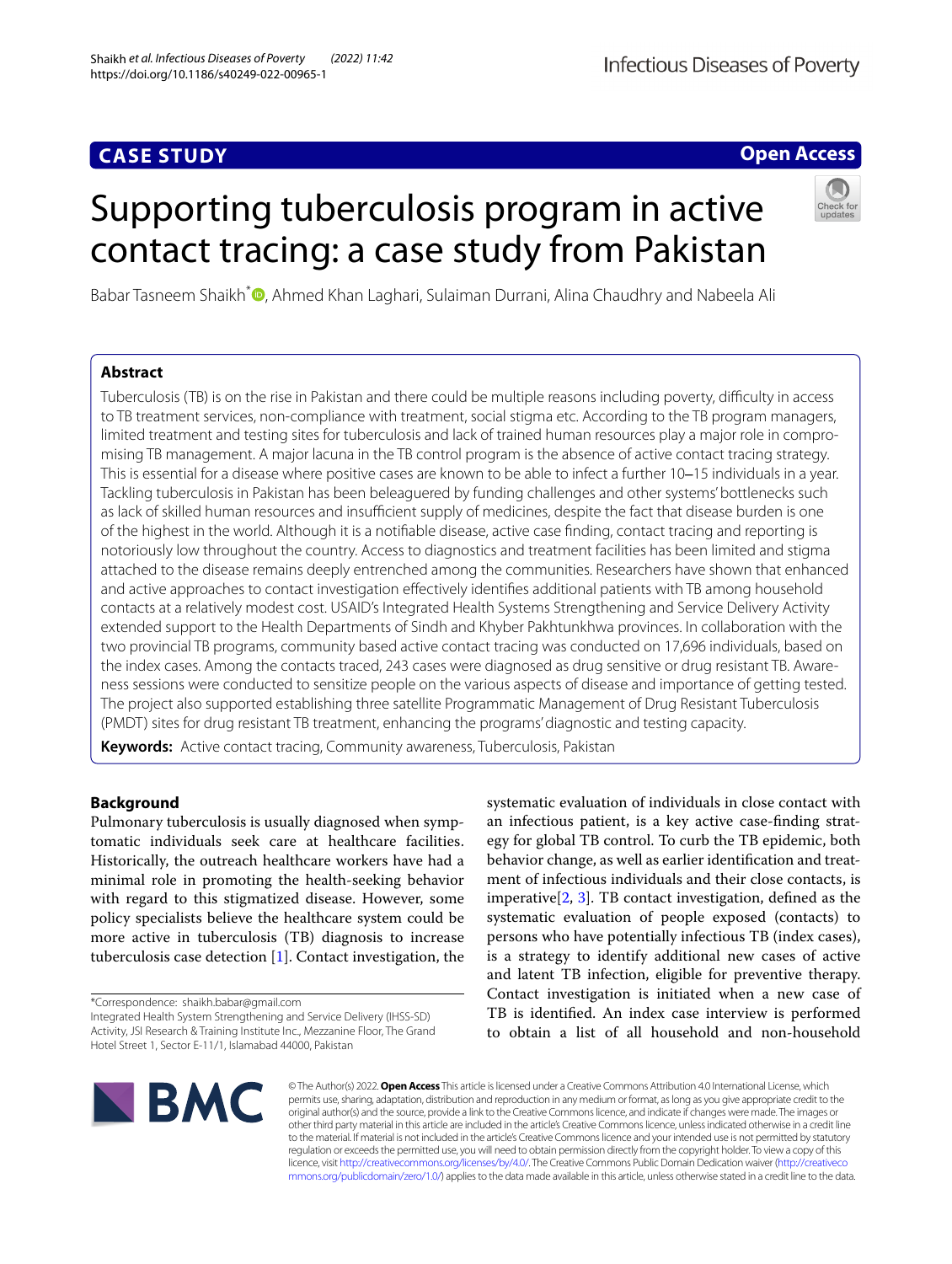contacts. While procedures may vary, household visits for symptom screening are recommended for all contacts who have had cough for more than two weeks, and those who screen positive are referred for clinical evaluation for active TB, while those who screen negative are eligible to begin preventive therapy[\[4](#page-4-3)]. Household contacts of multidrug-resistant tuberculosis (MDR-TB) patients are at a high risk of getting infected with TB/MDR-TB, highlighting the importance of symptomatic or vulnerable individuals to be screened and treated early  $[5]$ . The contacts of diagnosed TB patients may have high prevalence of TB and can be feasibly detected through active contact tracing, but more sensitive tests than sputum smear are required [\[6](#page-4-5)].

Addressing disease burden of TB in Pakistan has been a challenge because of the limited funding and other systems' bottlenecks such as dearth of skilled human resources and insufficient medicines' availability. In spite of being a notifable disease, its reporting is disreputably low. Limited access to diagnostics and treatment facilities and the stigma attached to the disease remains deeply entrenched among the communities [[7](#page-4-6)]. In the south and south east Asian context, active contact tracing of TB cases has been employed vigorously in most countries with few exceptions [\[8](#page-4-7), [9](#page-4-8)]. Pakistan stands out in this regard due to weak community engagement and action. Nevertheless, small scale research has shown that enhanced and active approaches to contact investigation efectively identifes additional patients with TB among household contacts at a relatively modest cost. These active strategies can be added to the passive contact investigation in a high burden setting to fnd the people with TB who are missed and meet the End TB strategy goals [[10,](#page-4-9) [11](#page-4-10)].

TB is managed by the provincial TB programs (PTP) in each province of Pakistan. Despite the efforts of Sindh PTP Sindh and the support of Global Fund, PTP detected 74,524 TB cases (59%) in year 2018, out of 126,898 TB cases in the province. More signifcantly, 41% were hidden/unnotifed cases of TB in Sindh. Currently, only 23% of index cases are receiving contact screening when this should be 100% per program standards. Similarly, in Khyber Pakhtunkhwa, case detection rate fell from 57% in 2016 to 40% in 2020 [[12](#page-4-11)]. While the country's case detection rate remains 48%, the aim of the TB program is to increase the case detection rate to 80% by 2023 [[13](#page-4-12)]. It is estimated that a non-diagnosed patient with active TB, can transmit TB to at least 10 people in one year. Given the status of poverty, malnutrition, and average size of households in Pakistan, the risk of transmitting TB to other individuals increases many times, especially in rural areas. There is a dire need to address this gap through increased screening in hot spots in vulnerable rural districts, especially screening of household and other close social contacts of index cases. More accurate and credible data from rural areas might provide glimpses of actual prevalence and current burden of disease in the country. Besides estimation of the actual burden of disease, it is imperative to raise awareness about symptoms, its mode of transmission, prevention, diagnosis and treatment, and most importantly, destigmatization of the disease through health education at the grass root level [\[14](#page-4-13), [15](#page-4-14)].

The Integrated Health System Strengthening and Service Delivery (IHSS-SD) Activity is a United States Agency for International Development (USAID) funded initiative in Pakistan since 2018, working closely with the federal and provincial health authorities to reorient, reform and strengthen the health system. The overall aim of this technical support was to support the Provincial TB Control Programs in Sindh and Khyber Pakhtunkhwa in improving the active contact tracing of bacteriologic positive TB cases and decentralizing the management of drug resistant TB cases. The ultimate objectives of this activity were to gather enough evidence for proving the efectiveness of active contact tracing and screening as an important strategy in improving the detection of bacteriologic positive cases of TB within the communities, and to enhance the testing capacity of the provincial TB programs. The support to TB program was rolled out on January1, 2021 and was concluded on September 30, 2021.

### **Intervention to support the provincial TB program**

In order to improve the case detection rate of TB in the communities, IHSS-SD Activity extended support to the TB Control Programme Sindh and Khyber Pakhtunkhwa by identifying index cases of drug resistant tuberculosis (DR-TB) and drug sensitive tuberculosis (DS-TB), tracing their contacts and screening for tuberculosis. The districts selected were Swat, Charsadda and Lakki Marwat in Khyber Pakhtunkhwa, and Qambar Shahdadkot and Larkana in Sindh. This selection was done by the provincial governments based on the disease burden in the districts.

Under usual circumstances these new cases of TB would remain undetected within their communities for prolonged periods of time and each patient of active TB could transmit the disease to approximately 10–15 contacts in one year  $[3]$  $[3]$ . This activity provides evidence that tracing and screening contacts of both DR and DS TB cases can help in the early detection of unknown or undetected TB cases and reduce the transmission of TB in communities.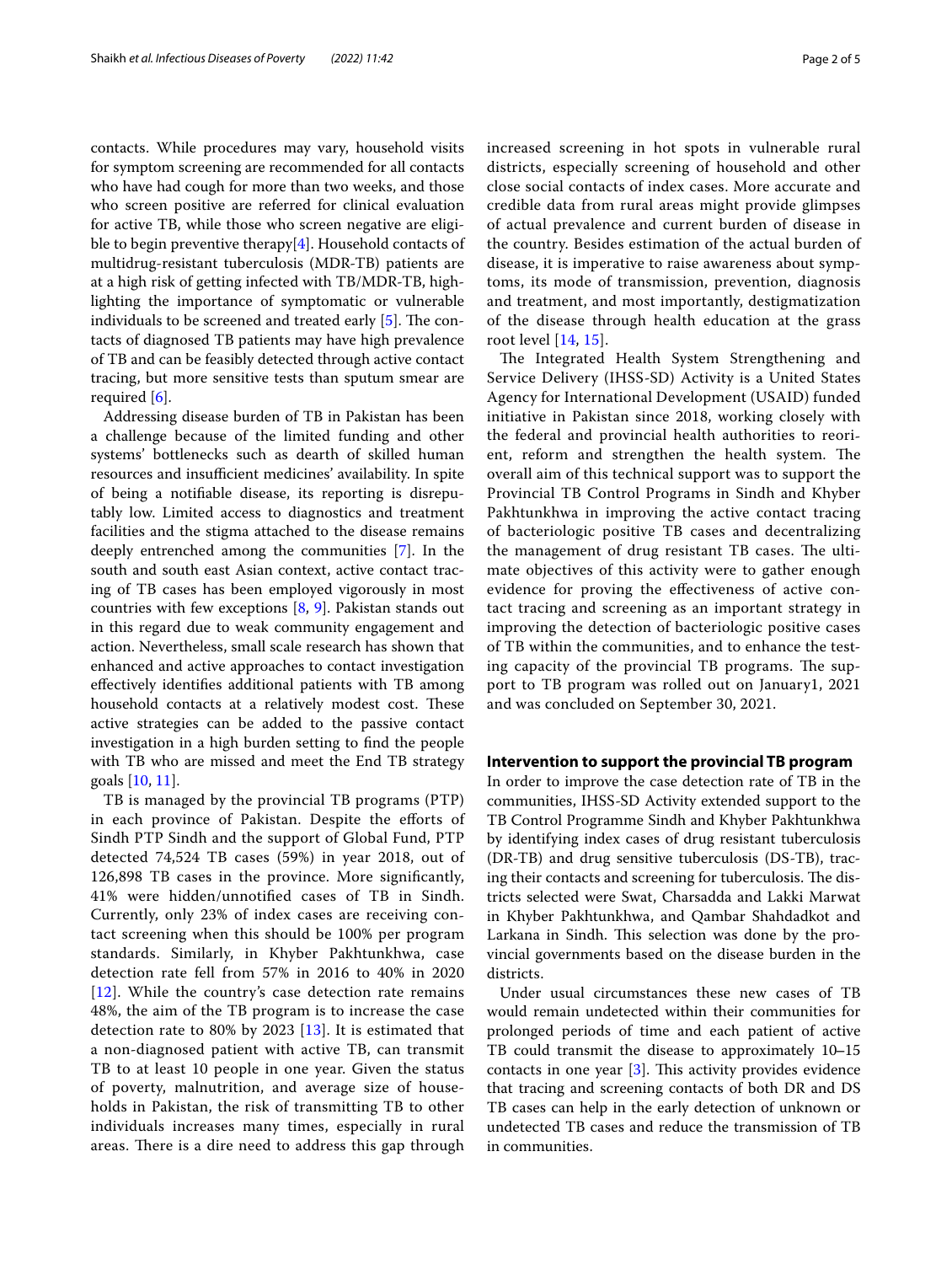# **Enhancing case detection rate in contacts of index DR and DS cases**

Based on situation analysis and meetings with the TB control program, technical support was extended to Sindh & Khyber Pakhtunkhwa TB Control Programs to enhance the case detection rate (CDR) by tracing the close contacts of drug resistant and drug sensitive cases in the selected district. The list of index cases of DS and DR TB registered cases at PMDT site and GeneXpert sites were collected. The project field team developed a weekly plan in coordination with the District TB focal person and lady health workers under the auspices of the District Health Office. During the field visit, sputum of index cases and close contacts (only those having symptoms) were collected and submitted to the nearby PMDT site. Patients diagnosed positive were registered in the nearby PMDT/ GeneXpert site. Details of cases traced and tested, and community awareness session are provided in Table [1.](#page-2-0) In-home diagnostic services worked to limit stigma and optimize confdentiality, which was especially important for young females. The intervention also provided savings in travel time and transport money for suspected contacts.

In total, 243 new cases were detected with positive bacteriology, comprising 29 DR and 214 DS TB cases. All of the 243 new detected cases were enrolled in their respective basic management units and programmatic drug resistant TB (PMDT) sites for management.

<span id="page-2-0"></span>**Table 1** Cumulative fgures from January 2021 to September 2021, capturing the IHSS-SD Activity's support to PTP-KP & Sindh

| <b>Description</b>                        | Khyber<br>Pakhtunkhwa | Sindh |
|-------------------------------------------|-----------------------|-------|
| DRTB index cases visited                  | 188                   | 173   |
| DSTB index cases visited                  | 1609                  | 682   |
| Total index cases visited                 | 1797                  | 855   |
| DRTB contacts traced                      | 1223                  | 1645  |
| DSTB contacts traced                      | 9105                  | 5723  |
| Total contacts traced                     | 10,328                | 7368  |
| Samples collected from DRTB contacts      | 752                   | 961   |
| Samples collected from DSTB contacts      | 3062                  | 2887  |
| Total samples collected                   | 3814                  | 3848  |
| Samples found positive for DRTB           | 15                    | 17    |
| Samples found positive for DSTB           | 138                   | 87    |
| Total samples found positive              | 153                   | 104   |
| Registered positive DRTB                  | 15                    | 14    |
| Registered positive DSTB                  | 138                   | 76    |
| Total registered positive                 | 153                   | 90    |
| Health Awareness Sessions conducted       | 1778                  | 830   |
| Participants in Health Awareness Sessions | 11,837                | 5832  |

*TB* Tuberculosis, *IHSS-SD* Integrated Health System Strengthening and Service Delivery, *DR* Drug resistant, *PTP* Provincial TB Program

Some cases found positive in Sindh, refused to register at the treatment site because of lack of family support and issues of stigma due to upcoming marriage. There was also one death in Sindh, following a positive diagnosis.

## **Community awareness activities**

In order to augment the contact tracing and screening activities, the project feld teams conducted awareness sessions on TB for the family members of the index cases and members of the community on disease prevention, symptoms, diagnosis and treatment. Table [1](#page-2-0) above shows the total number of sessions conducted and the number of people who participated in these awareness raising sessions.

# **Support for establishing satellite Programmatic Management of Drug‑Resistant TB (PMDT) site**

Routine management of DS TB patients is done at Basic Management Units (BMU) in the district hospitals and management of DR cases is done at the PMDT sites, also housed in the district or teaching hospitals. The satellite PMDT sites are linked with their respective large PMDT site. Hence, IHSS-SD activity supported the Health Departments of Sindh and Khyber Pakhtunkhwa provincial TB Programs to establish the satellite Programmatic Management of Drug Resistance TB Cases (PMDT) sites. The concept of satellite sites is to increase the access of presumptive TB patients to get tested in the nearby hospitals instead of going all the way to the teaching or tertiary care hospital where the main PMDT sites are operational. Therefore, one satellite site was established at the District Headquarters Hospital Qambar Shahdadkot in Sindh, and two in Khyber Pakhtunkhwa in districts Charsadda and Lakki Marwat. All the necessary equipment including GeneXpert machine was provided with the support of USAID, while the human resources were provided by the Health Departments to make these satellite sites operational.

These sites have expanded the network of PMDT sites, making it convenient for drug resistant TB patients to access lifesaving health services. These satellite sites will be attached to their respective regional PMDT sites. These sites will greatly reduce the travel and other expenditures of patients suffering from drug resistant TB. They are also expected to improve compliance to treatment and the treatment success rate that has been noted in other parts of the world. With the provision of GeneXpert machines, the testing capacity of the PMDT sites has been increased signifcantly.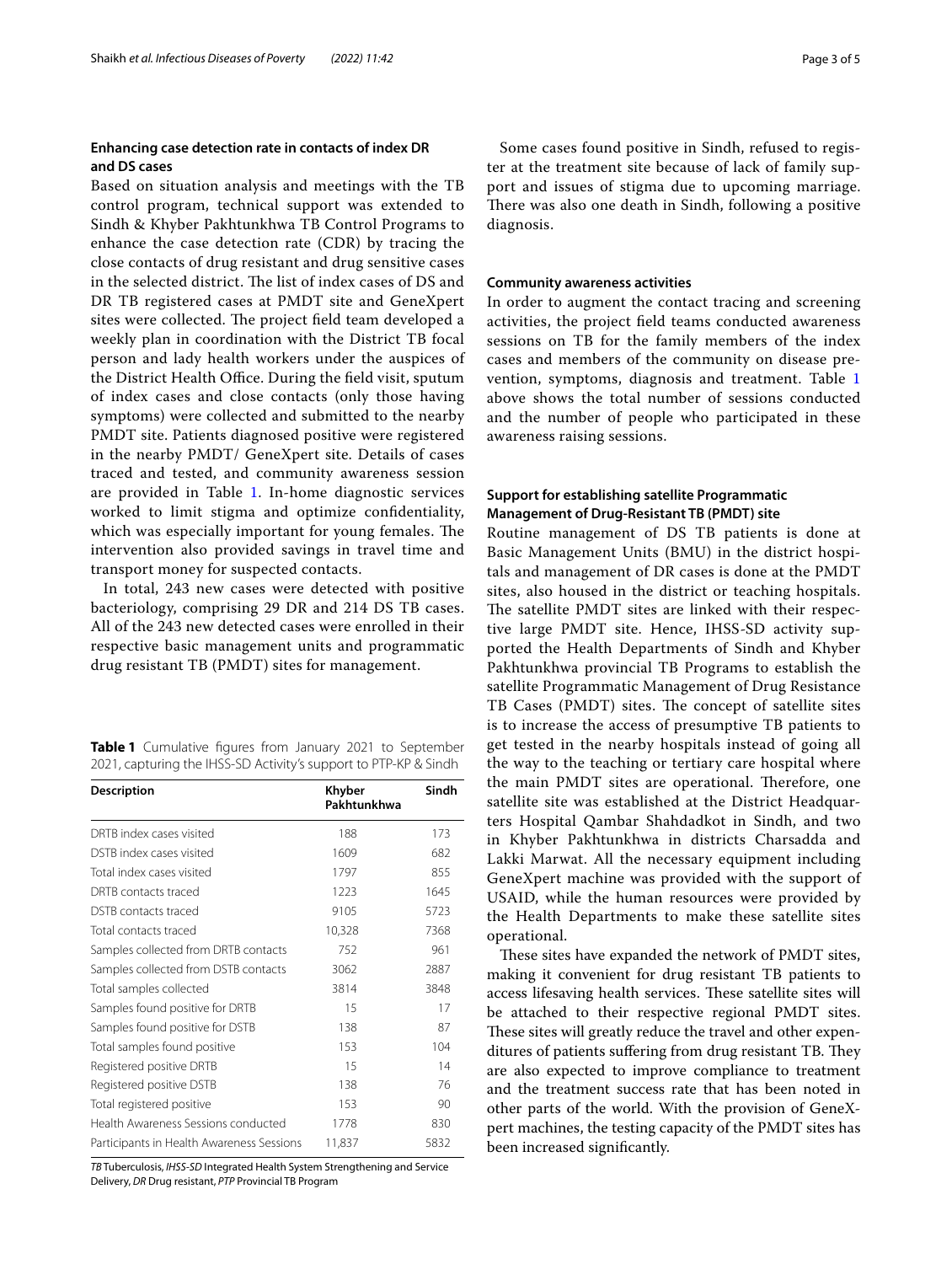# **Discussion**

TB spreads among hard-to-reach populations, and the barriers to access diagnosis and receive treatment, in addition to insufficient case identification and reporting, are slowing down the pace of World Health Organization's End TB strategy as well as the progress towards theUnited Nations' Sustainable Development Goals (SDGs) [[4,](#page-4-3) [16\]](#page-4-15). Active case-fnding or systematic screening for tuberculosis has been a vital component of the TB control programs throughout the world, used to reach out to TB patients [\[17](#page-4-16)]. When properly implemented, the intervention is cost efective, and helps to reduce the delays in diagnosis and treatment, and prevents further spread of disease. Patients with active TB can infect 10–15 other people through close contact over the course of a year. When people with TB cough, sneeze, or spit, they propel TB bacteria into the air. A person needs to inhale only a few of these bacteria to become infected [[18\]](#page-4-17). Moreover, the social, mental and economic burden of undiagnosed cases is catastrophic for the families [\[19](#page-4-18)]. There is enough evidence available that active contact tracing can limit the transmission of tuberculosis and has been much more successful than any other TB control intervention [[20,](#page-4-19) [21\]](#page-4-20).

For the sake of advocacy and sharing the project achievements, IHSS-SD teams have been participating in intra-district, inter-district and intra-provincial meetings on a quarterly basis, and have shared the progress of project-supported interventions with the provincial TB program managers regularly. All data related to new TB cases identifed have been shared with the TB focal person based in the district health office. PTP Sindh & Khyber Pakhtunkhwa have incorporated the same activities in the next Global Fund round in order to replicate the IHSS-SD interventions.

This intervention value-added to local TB management in many ways. At present no strategy exists within the provincial TB programs regarding active contact tracing at the community level; this was only done in the IHSS-SD intervention. Based on the results of this intervention, both PTPs have decided to include the similar strategies in their upcoming round of Global fund. For the frst time, household, workplace and social contacts of index TB cases were provided diagnostic services, and were linked in for registration and treatment at the TB basic management unit or the PMDT site. During the intervention, 29 DR TB cases were diagnosed. If these had remained undiagnosed and untreated, they may have transmitted disease to another 290 DR more cases (10-15 cases/year). Similarly, 214 DS TB cases were diagnosed which may otherwise have transmitted to a further 2,140 DS cases. Moreover, community awareness sessions played a great role in educating locals on identifying symptomatic cases, and convincing suspected cases to get tested. The cost of treating a DR TB case is ten times higher than the treatment expense incurred on a DS case [[22\]](#page-4-21). Intervention also supported the establishment of the PMDT site at DHQ Qambar Shahdadkot, Charsadda and Lakki Marwat through provision of necessary furniture and equipment including fve GeneXpert machines, has signifcantly enhanced the testing capacity of the provincial TB programs.

This is a novel case study in the Pakistani context as it documents the importance of missing links in the TB program in the country. Nevertheless, this intervention had the limitations of time and fnancial resources, otherwise it would have been scaled up to other high disease burden districts of the two provinces.

# **Conclusions**

Screening of the household and other close social contacts of DS and DR-TB index cases may be given a serious consideration as a permanent feature of the TB control program in Pakistan with adequate fnancing and other resource inputs. This intervention has not only prevented conversion of DS TB cases into DR TB cases, but also saved the cost of treating the DR TB cases which is much higher than treating a case of DS TB. In IHSS-SD Activity's intervention, the number of presumptive TB contacts required to be screened to identify a new DR-TB case indicate an efective strategy that could easily be scaledup. The screening and management of vulnerable adults and even children living with TB patients should be a priority in the collective eforts to end TB in Pakistan.

#### **Abbreviations**

CDR: Case detection rate; DR: Drug resistant; DS: Drug sensitive; IHSS-SD: Integrated Health System Strengthening and Service Delivery; MDR: Multidrugresistant; PMDT: Programmatic Management of Drug resistant tuberculosis; PTP: Provincial TB Program; SDGs : Sustainable Development Goals; TB: Tuberculosis; USAID: United States Agency for International Development .

#### **Acknowledgements**

Authors would like to thank the Health Departments and particularly the two provincial TB control programs for extending their support for implementing the interventions in the selected districts of Sindh & Khyber Pakhtunkhwa.

#### **Authors' contributions**

Conception and Design: BTS, AKL, SD. Data Collection: AKL, SD. Manuscript drafting or critical review: BTS, AKL, SD, AC, NA. Final approval of manuscript: BTS, AKL, SD, AC, NA. All authors read and approved the fnal manuscript.

#### **Funding**

This work was supported by the USAID's Integrated Health Systems Strengthening and Service Delivery Activity, implemented by JSI Research & Training Institute under a cooperative agreement.

#### **Availability of data and materials**

The data collected during the project intervention are not publicly available due to ethical and confdentiality reasons but are available from the corresponding author on reasonable request under the Ethics Committee's approval.